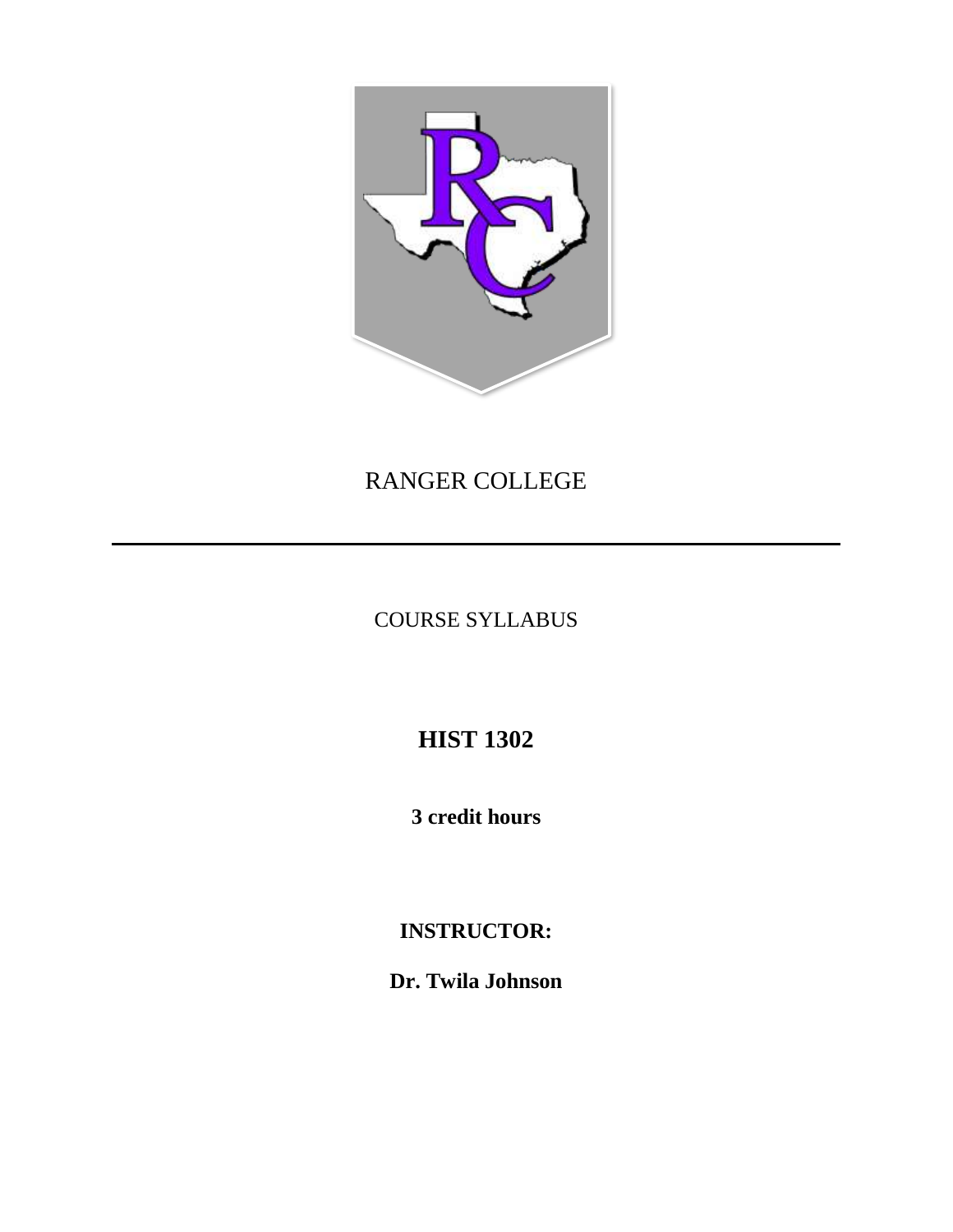| <b>INSTRUCTOR:</b> Dr. Twila Johnson         |
|----------------------------------------------|
| tiohnson@rangercollege.edu                   |
| online                                       |
| 361-646-9075                                 |
| may text or call between 7:30 am and 7:30 pm |
|                                              |

#### **I. Texas Core Curriculum Statement of Purpose**

Through the Texas Core Curriculum, students will gain a foundation of knowledge of human cultures and the physical and natural world, develop principles of personal and social responsibility for living in a diverse world, and advance intellectual and practical skills that are essential for all learning.

#### **II. Course Description**

This course is a continuation of United States History 1301. Emphasis is placed on new social and industrial problems, rise of the progressive movement, the United States as a world power, World War I, depression and the New Deal, World War II, and contemporary America.

A survey of the social, political, economic, cultural, and intellectual history of the United States from the Civil War/Reconstruction era to the present. United States History II examines industrialization, immigration, world wars, the Great Depression, Cold War and post-Cold War eras. Themes that may be addressed in United States History II include: American culture, religion, civil and human rights, technological change, economic change, immigration and migration, urbanization and suburbanization, the expansion of the federal government, and the study of U.S. foreign policy. III

#### **III. Required Background or Prerequisite**

Successful completion of required placement testing.

#### **IV. Required Textbook and Course Materials**

Brands, Breen, Williams, and Gross. American Stories: A History of the United States. Pearson Publishing, 4th Edition, 2018.

ISBN: '0135233143

#### **We will be using REVEL so please follow these instructions also in Blackboard.**

Student Registration Instructions To access REVEL from your Blackboard course: 1. Start from your Blackboard course. 2. Select a content area (perhaps called Content or REVEL) from the left navigation.

3. Select Open REVEL.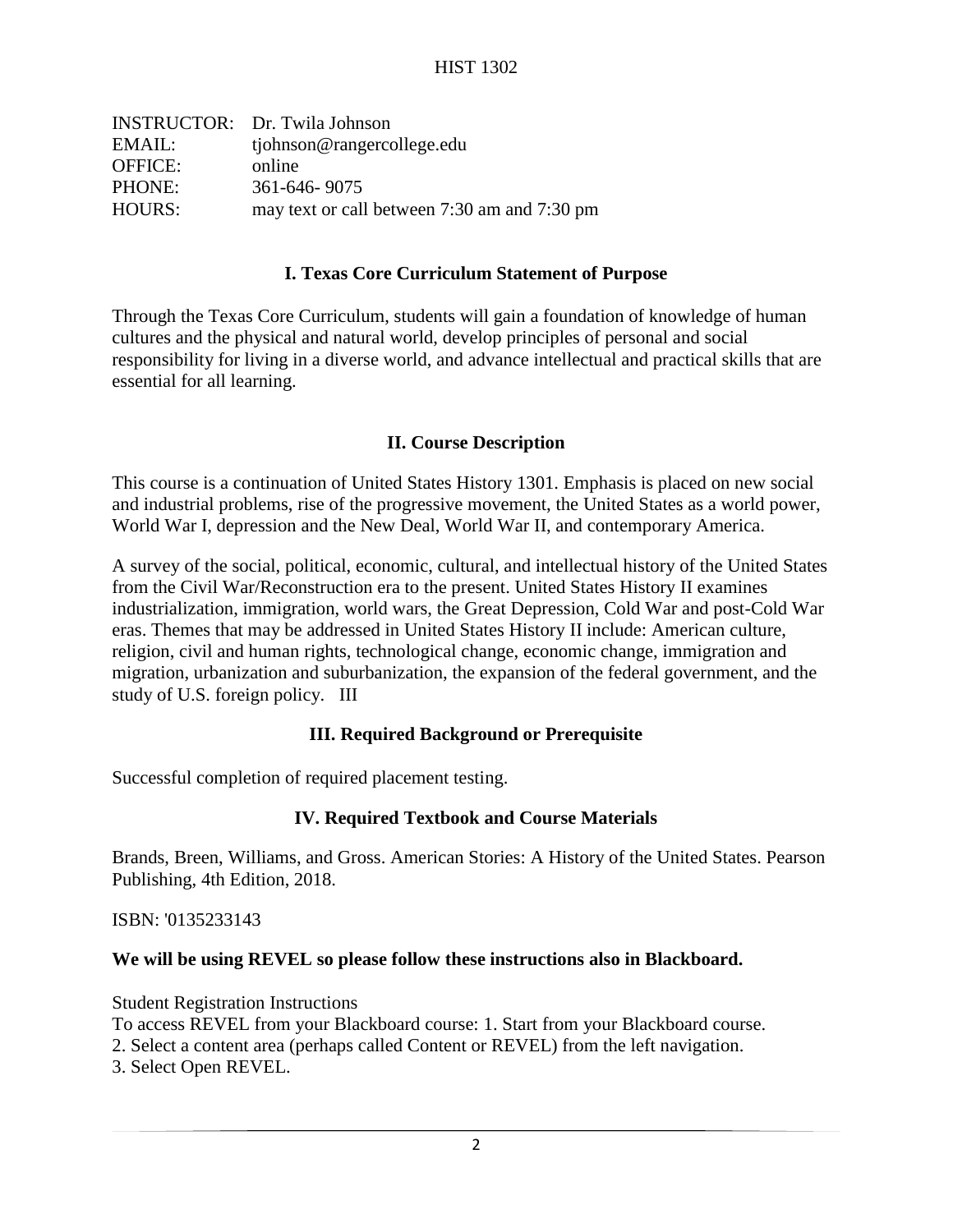If you have a Pearson account, enter your username and password. Otherwise, create a new account. Note: If you are also registering for a Pearson MyLab (like MyMathLab or MyVirtualChild) this term, you must register for the MyLab first, in order to use the same username and password for REVEL.

4. When your accounts are linked, select an access option:

Redeem an access code purchased from the bookstore.

 $\Box$  Buy access using a credit card or PayPal.

 $\Box$  If available, get temporary access.

5. Your REVEL content appears.

To go back to Blackboard, look for the Blackboard tab or window in your browser. That's it. Throughout the semester, please access your REVEL content through Blackboard. To upgrade temporary access to full access: To upgrade your access before your temporary access expires, select the link in your confirmation email.

Once your temporary access expires, when you open REVEL from Blackboard, you're prompted to upgrade your access. Redeem a pre-purchased access code, or buy access using a credit card or PayPal.

Need help? If you have trouble getting access, make sure your laptop or other device is set up to work with REVEL.

Visit Pearson Support at https://support.pearson.com/getsupport.

Dedicated REVEL support line for students: (855) 875-1801

#### **V. Course Purpose**

Courses in this category focus on the consideration of past events and ideas relative to the United States, with the option of including Texas History for a portion of this component area. Courses involve the interaction among individuals, communities, states, the nation, and the world, considering how these interactions have contributed to the development of the United States and its global role.

#### **VI. Learning Outcomes**

Upon successful completion of this course, students will:

1. Create an argument through the use of historical evidence.

2. Analyze and interpret primary and secondary sources.

3. Analyze the effects of historical, social, political, economic, cultural, and global forces on this period of United States history.

#### **VII. Core Objectives**

This course meets the following of the six Core Objectives established by Texas:

☒ **Critical Thinking Skills (CT) –** Creative thinking, innovation, inquiry, and analysis; evaluation and synthesis of information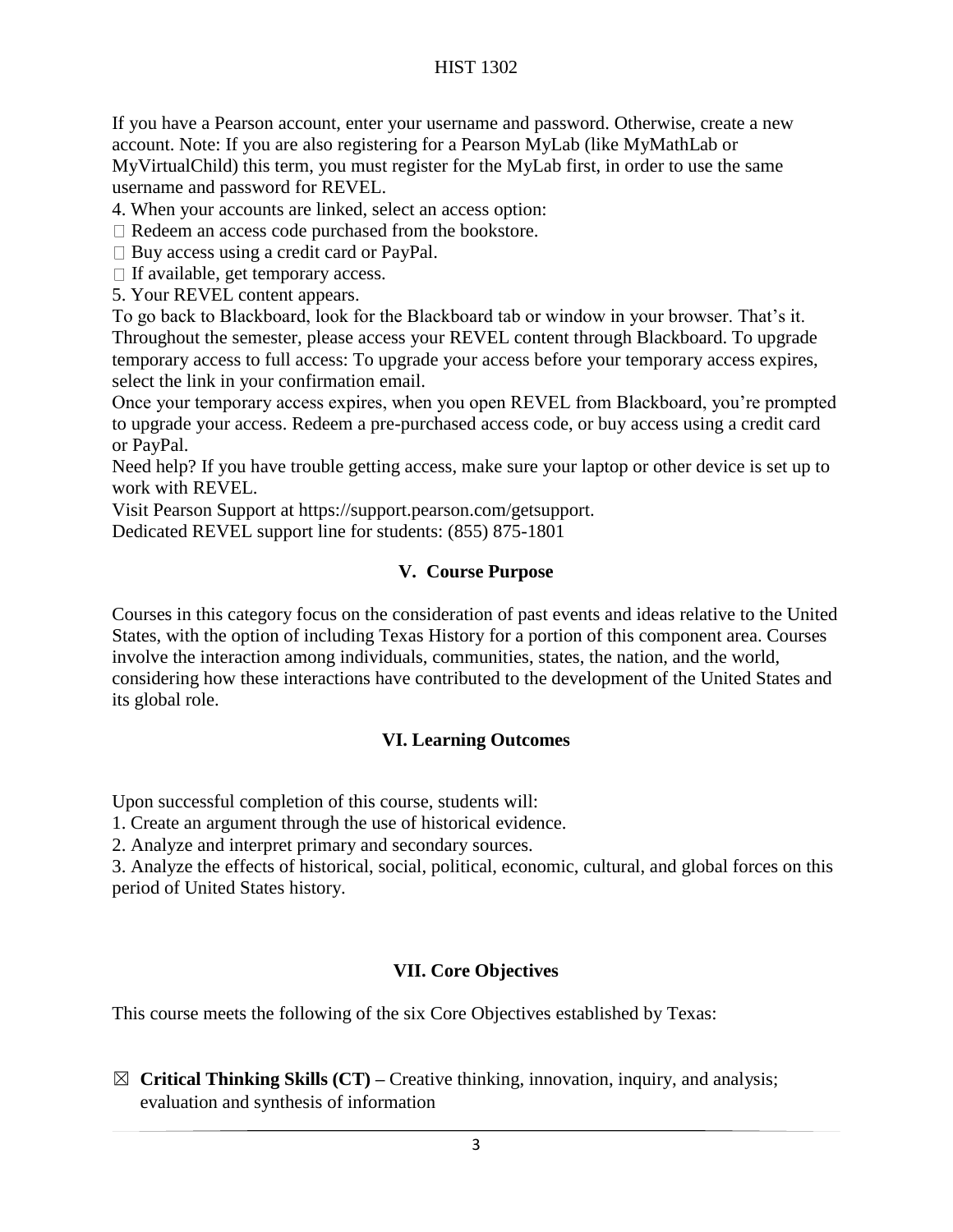- $\boxtimes$  **Communication Skills (COM)** effective development, interpretation and expression of ideas through written, oral, and visual communication
- ☐ **Empirical and Quantitative Skills (EQS) –** The manipulation and analysis of numerical data or observable facts resulting in informed conclusions
- $\Box$  **Teamwork (TW)** The ability to consider different points of view and to work effectively with others to support a shared purpose or goal
- $\boxtimes$  **Social Responsibility (SR)** Intercultural competence, knowledge of civic responsibility, and the ability to engage effectively in regional, national, and global communities
- $\boxtimes$  **Personal Responsibility (PR)** The ability to connect choices, actions, and consequences to ethical decision-making

## **VIII. Methods of Instruction**

This is an online course, so we will be using discussions after assigned chapter readings and chapter quizzes along with a research project, midterm and final exam.

### **IX. Methods of Assessment**

#### **A. Attendance:**

Class attendance is a requirement, if you anticipate more than three unexcused absences during the course you should wait for a later date to take this course.

Online Attendance is taken by logging in. At least one assignment is required per week. Absences are counted from the first day of class as listed in the College Calendar, regardless of the date of the student's registration.

#### **B. Class Participation**

Class participation will include class discussion, introductions and logging in weekly to view messages and announcements.

#### **C. Missed Major Exams/Assignment Makeup**

All Assignments except the Mid-term and Final exam are available as soon as class begins. The class is open 24/7 and available to access. A grade of zero will be given for any missed work. If the Blackboard system fails, the Instructor receives notification. Personal computer issues are not excused.

It is highly recommended that you are prepared with a reliable computer and internet service, as those failures do not warrant an extension of due dates. The chapter quizzes are open NOW! Do not wait to begin taking them. This is a 24/7 course. You may access at any time.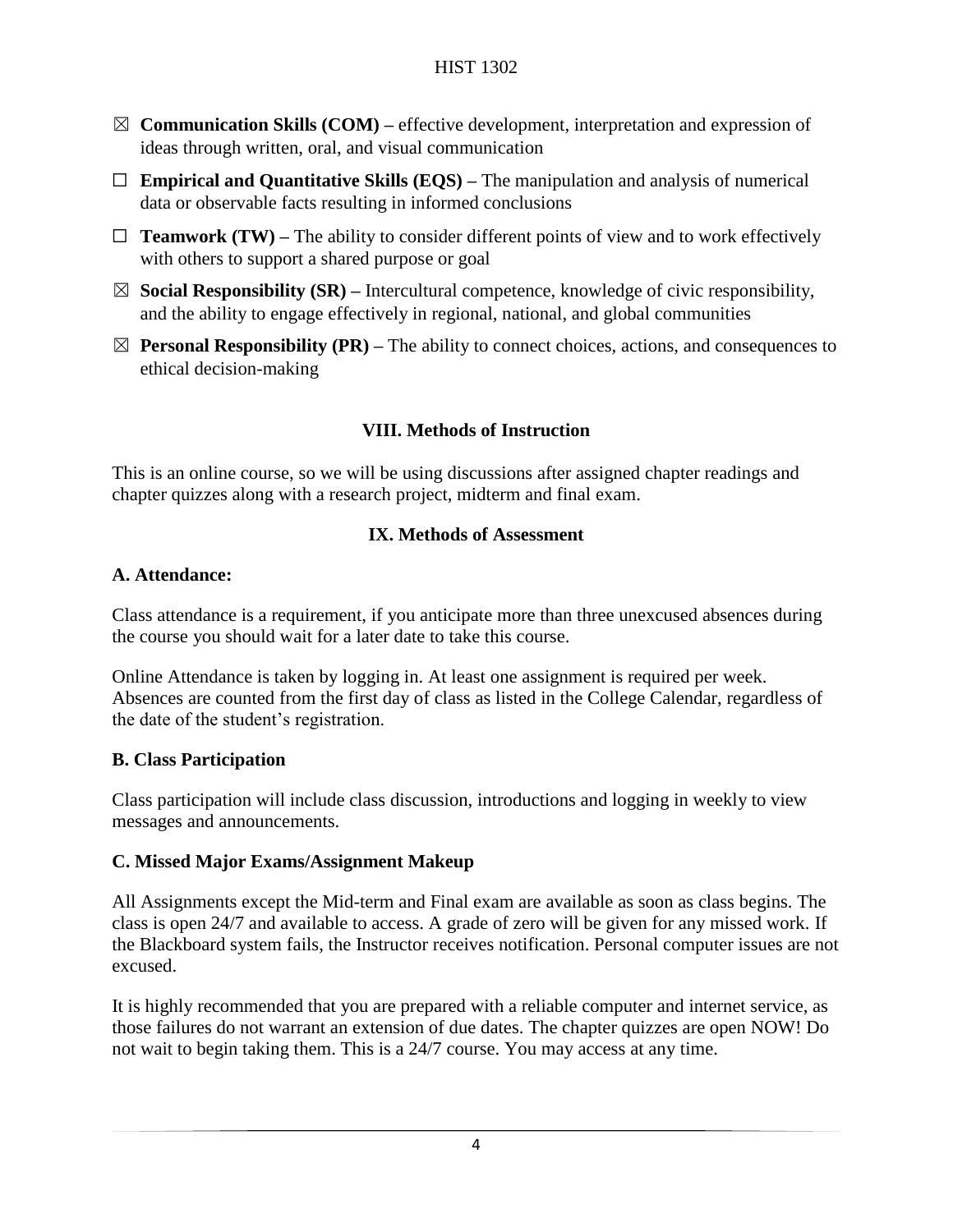No late work will be accepted. It will be a zero if it is not turned in by midnight when it is due. Starting the assignment before midnight does not count. It must be submitted prior to midnight on the due date.

No extra credit is available via an additional assignment. The lowest Discussion grade will be substituted with the grade "100" if the student took the Pre –Test prior to the due date. Bonus points on the final exam can be earned during the final exam Discussion.

No makeup work is given.

#### **D. Student Behavior**

When any activity of an individual in the class impedes the learning process of any other individual in the class, the individual causing the disruption is subject to immediate dismissal from class and may be dismissed from the course.

### **E. Assessment (Grade Procedures)**

1. The course is divided into five major sections.

2. Major Exams - You will be required to take two exams a Mid-term (online but NOT proctored) and a Final Exam (proctored). You must sign up at the location. Dual credit students take their Final Exams at their high school campus.

3. The student will also be required to complete REVEL assignments per each chapter online that will assess comprehension of the reading material. The assignments are opened at the beginning of the semester but will close on specific dates. The closing dates for each assignment is on Saturday at midnight of the week it is listed for the assigned reading.

You may use your textbooks and notes to complete the assignments. Refer to your discussion board too!

I highly recommend that you are prepared with a reliable computer and internet service, as those failures do not warrant an extension of due dates. If your computer or internet fails, do not give up! Go to a friend, a relative, Starbucks, Dairy Queen, or the library! It is the 21st centurycomputers and internet service are readily available! Blackboard can also be accessed on your phone. The app is a very small fee. The assignments are open NOW! Do not wait to begin taking them. You can work ahead of schedule. This is a 24/7 course. You may access at any time.

- NOTE: You are responsible for knowing the information in all of the readings even if we do not directly talk about all of it in discussions.
- 4. Class Discussions:

You will answer a discussion question as posted from the instructor no later than Wednesday at midnight of the week discussions occur. With that answer, try to pose another question for the class thus spurring on discussion. You will be required to post a question to the discussion board and answer a question from one classmates as listed in the schedule. Each student needs to answer a question and pose another question. Make sure each question is critical thinking and not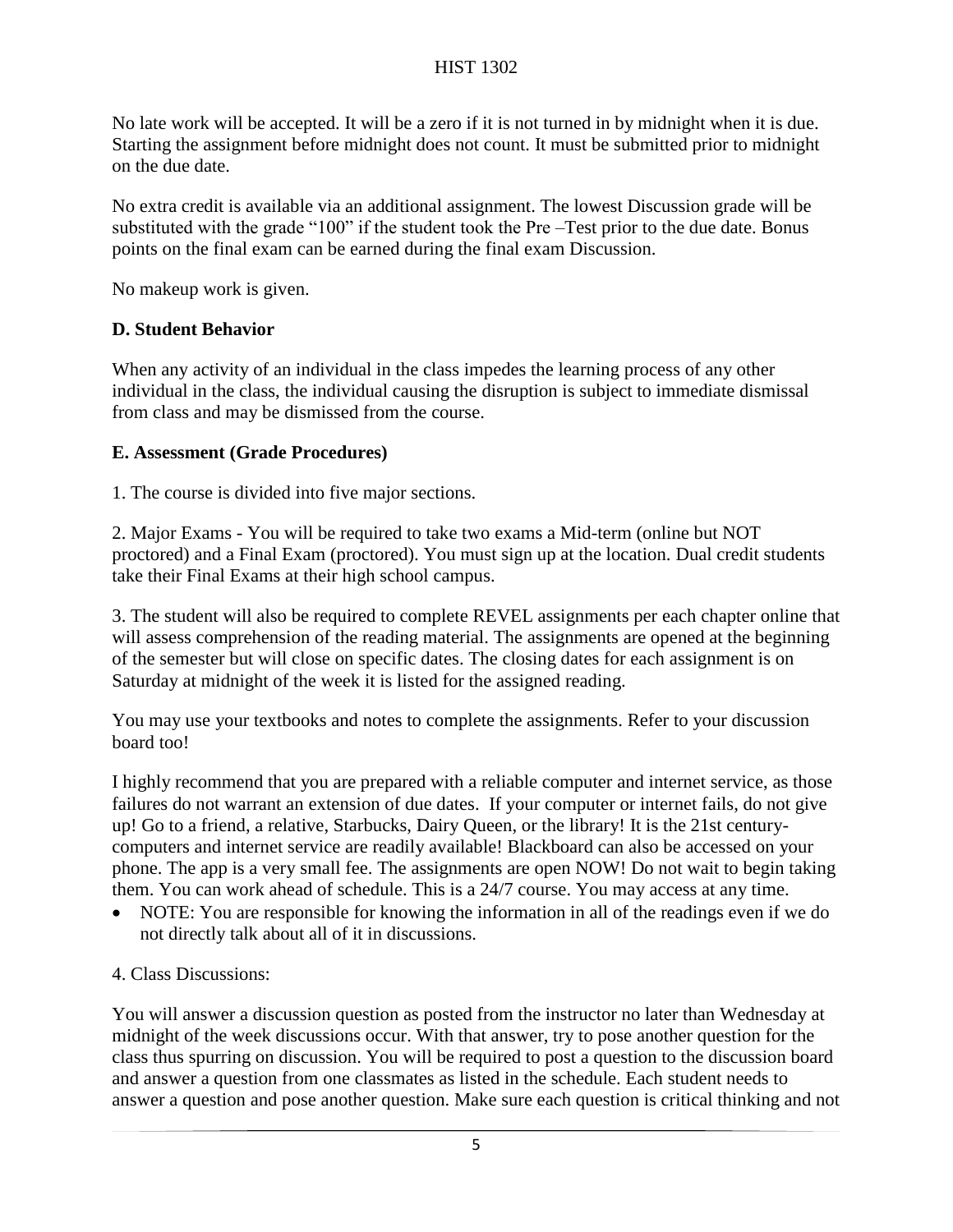something like "what color is the sky?" Be respectful of others responses, using proper netiquette. Read all responses before you answer a question so as not to duplicate answers. You will **not** receive credit for duplicating an answer that has already been given. You may add to the answers of others if you feel additional information is warranted. I will attempt to red out already selected questions as quickly as I can.

Before Saturday at midnight of discussion week, you will have answered a question and posed another question. You then will answer another question from your classmates (or sometimes the instructor). That is a total of three responses from you- two initially, in answering a question that I have originally posted and posing another question and then responding to a classmate's post or another post from the instructor. Be sure to answer in separate threads each time.

Each response should be cited. Prove your answer. Where did you get the information?

If it was from a website, then cite the source. If it was from an article, then cite the source. If it was from your textbook, then site the textbook and give the page number. Use APA format in all citations.<https://owl.english.purdue.edu/owl/resource/560/01/>

You WILL NOT receive credit if you do not cite your source for information.

Here is an example of how to respond. It tells me and the class the question you are answering and who is answering and gives the citation.

Give all responses separately because Blackboard well track them for me.

Initial Response- Definition of Matrilocal tjohnson

## *Definition of Matrilocal*

*The definition of matrilocal is "a culture in which young men upon marriage go to live with the bride's family". (p.12) This meant that after marriage the woman would go live with her new husband in her mother's house or community. The children would therefore be raised in the same community. The daughters, once married would stay in the mother's community or dwelling, and the sons would marry and move in with their wives' family. For instance, in ancient civilizations evidence indicates that Natufian society was matrilocal. "The fact that Natufian women gathered food crops explains the power and influence in their communities." (p. 12) However, this did not mean that the woman had control or authority over her husband. In a way, the woman's or wives family/household took the role of the provider since they took part in gathering and storing of the food and/or essentials for daily living.*

*Sources:*

*Stearns,D.N., Adas, M., Schwartz, S.B., & Gilbert, M.J. (n.d), Chapter One. World Civilizations: The Global Experience*

*"The Agricultural Revolution in Prehistory." Google Books. N.p., n.d. Web. 06 Sept. 2016.*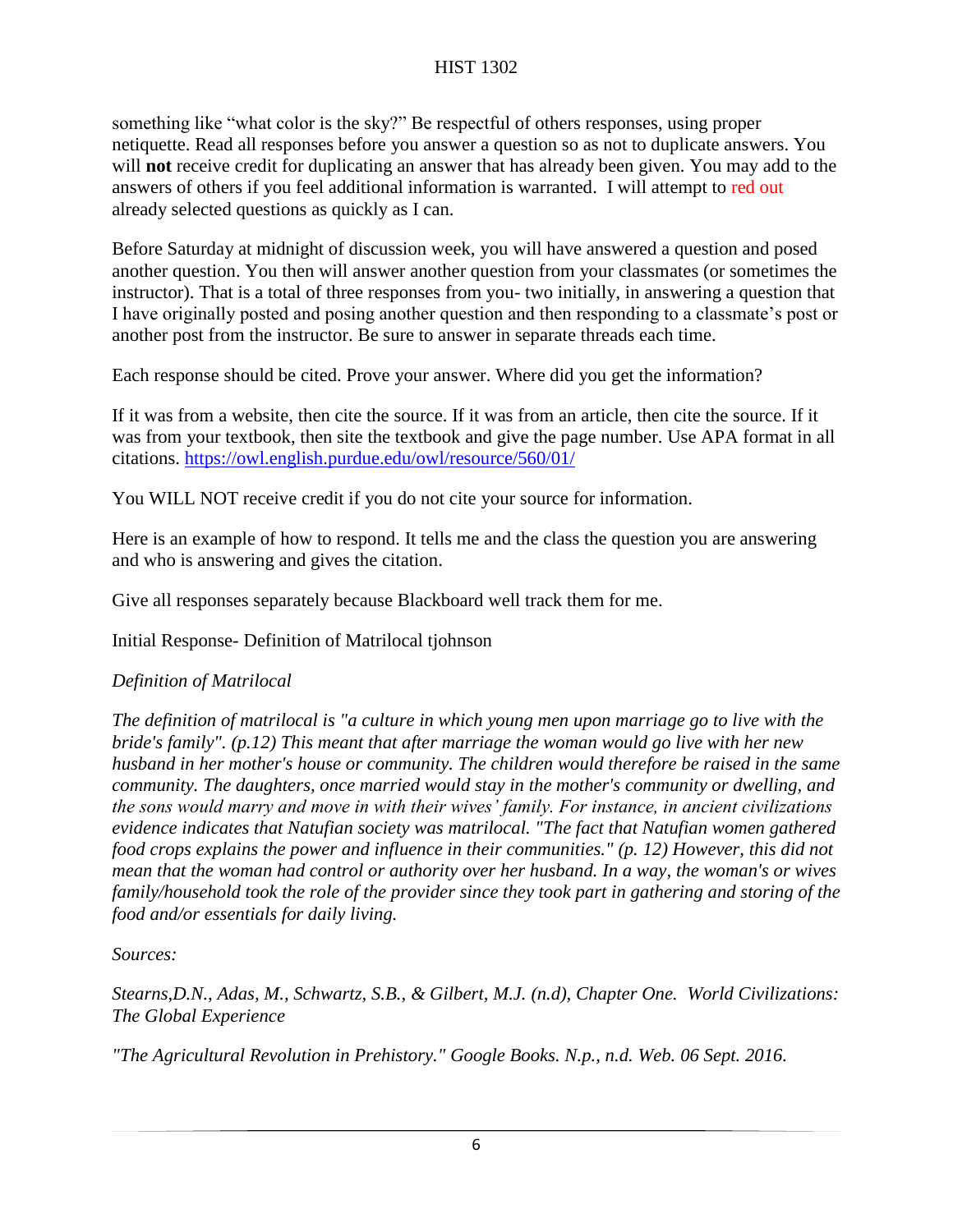Your response title should be name: initial response and question or tjohnson: initialresponse and question. The next time you respond tjohnson: second response. That way, we can keep up with you. Any time you email or message, please identify yourself and reason for question- tjohnson: question about quiz #1.

5. The student will also be required to complete a Research Paper and PPT. The paper will require a minimum of three (3) double spaced pages and a maximum of five (5) double spaced pages in length. The paper and PPT will count as 20% of your overall grade. The paper will be submitted via Blackboard in the Content area under Research Paper Safe Assign. You must use four sources to develop your essay, one source should be the textbook, (other sources may include books, journals, Internet, etc). Do not use Wikipedia. Do not use all internet for the other resources. You must submit a works cited page listing all the sources from which you gather information to use in the

paper. A cover page must be submitted as well, it should include the title, date and your name. The cover page DOES NOT count as part of your page requirements nor does the works cited page. Be sure to include an abstract. The font should be New Times Roman 12 pt. the style should be APA. Use this cite to make sure you are writing in APA format:

#### <https://owl.english.purdue.edu/owl/resource/560/01/>

In conjunction with the paper, please attach a PPT. Make sure all resources are sited within the PPT. LOOK AT MY EXAMPLE and the student example. You will have to attach them via Safe Assign with your paper. The PPT should be at least 5 slides but no more than 10 slides. The first slide is your introduction slide and the last slide is the reference slide. The next to last slide needs to have two questions on it that you want to ask the class. Make sure they are critical thinking questions, not a yes or no type answer question. They do not have to be included in the 10 slide count if you are running out of space. Make sure you site the sources within the slides. Points will be taken off if you fail to do so. Fluff and fancy tricks are not necessary. You may imbed videos, pictures or other primary sources. Do not put too much information on each slide please.

We may use these PPTs in our final exam review discussions. You will be assisting the class in reviewing for the final. I may use questions from your presentations on the final. They are part of your essay grade and will be part of the final exam review discussion grade.

You may begin selecting the topic for your Research Paper Select from the topic you wish to write about in the Discussion Board immediately. Go to Research Paper Topic Selection. Make sure I confirm your selection. Each topic will have a due date assigned to it. The topics will be associated with chapters and discussions, so we will use your Research Paper and PPT in that week's Discussion Board. Everyone must select a topic by the third week of school or one will be assigned to you. If you would like to select a topic of your own, please email me.

Here is the owl Purdue website for APA. Use this to write your paper

<https://owl.english.purdue.edu/owl/resource/560/01/>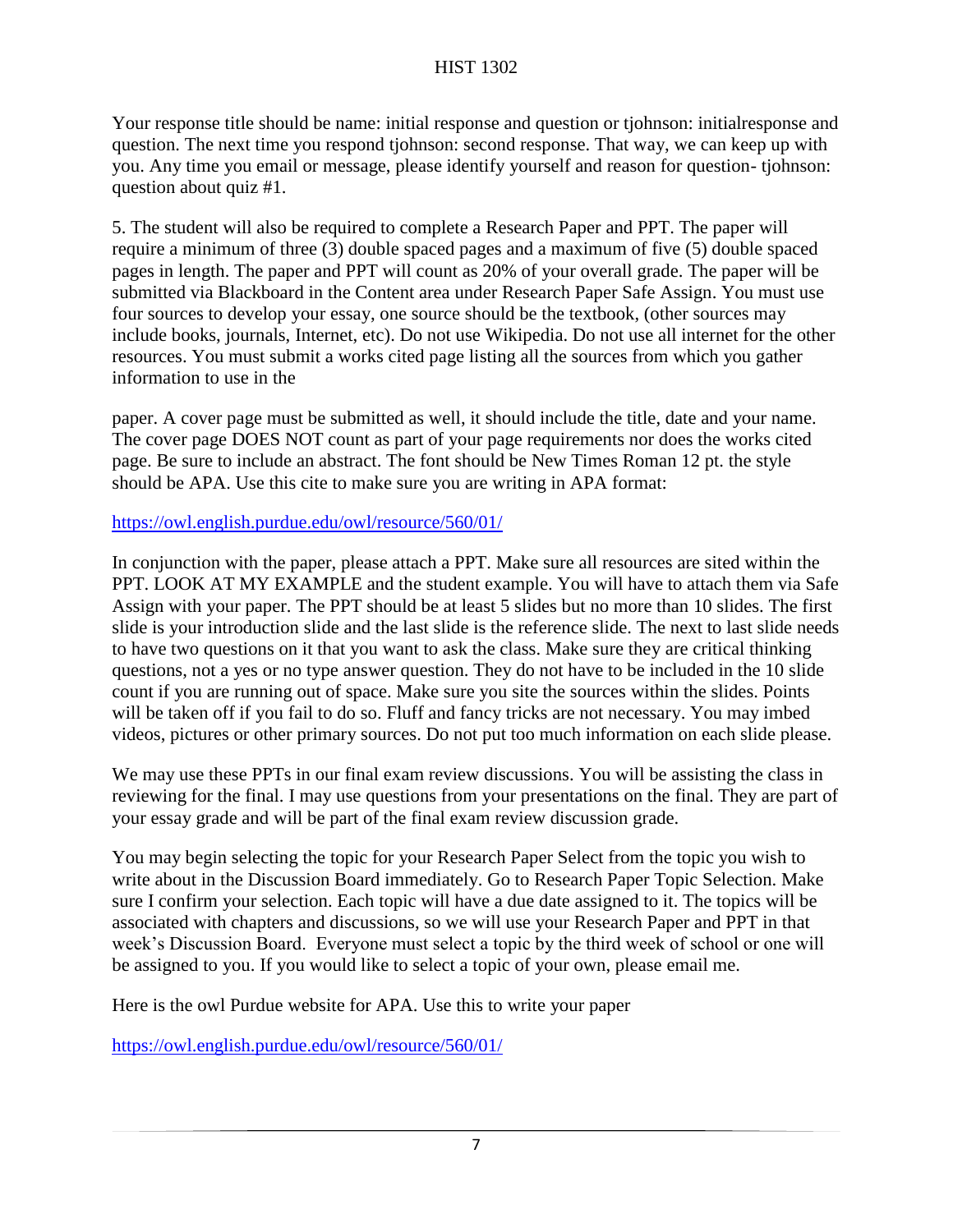#### **Rubric for Essay:**

35 points- Content for subject addressed:

35 points- PPT: All elements covered- APA format, citations within slides, content, presentation length,

10 points- Citations: At least 4 – no Wikipedia,

10 points- APA format followed: citations within text, running head, font size,

10 points- Grammatically Correct: Do not use contractions in a formal paper.

#### **WEIGHT OF GRADES:**

Final Exam (CT, COM, SR, PR) = 25% of your semester grade Midterm (CT, COM, SR, PR) =15% of your semester grade Discussions (PR, COM) =20% of semester grade Research Paper/PPT (CT, COM,  $SR$ ) = 20% of your semester grade REVEL Assignments  $(\text{PR}, \text{SR}) = 20\%$  of your semester grade

Grading scale:  $A = 90-100\%$  B = 80-89 C = 70-79 D = 60-69 F = Below 60

#### **X. Course/Classroom Policies**

#### **ATTENDANCE:**

Class attendance is a requirement, if you anticipate more than three unexcused absences during the course you should wait for a later date to take this course.

#### **CLASS PARTICIPATION:**

Class participation will include class discussion, introductions and logging in weekly to view messages and announcements.

#### **STUDENT BEHAVIOR:**

When any activity of an individual in the class impedes the learning process of any other individual in the class, the individual causing the disruption is subject to immediate dismissal from class and may be dismissed from the course. This includes proper netiquette and respect for others in class discussions.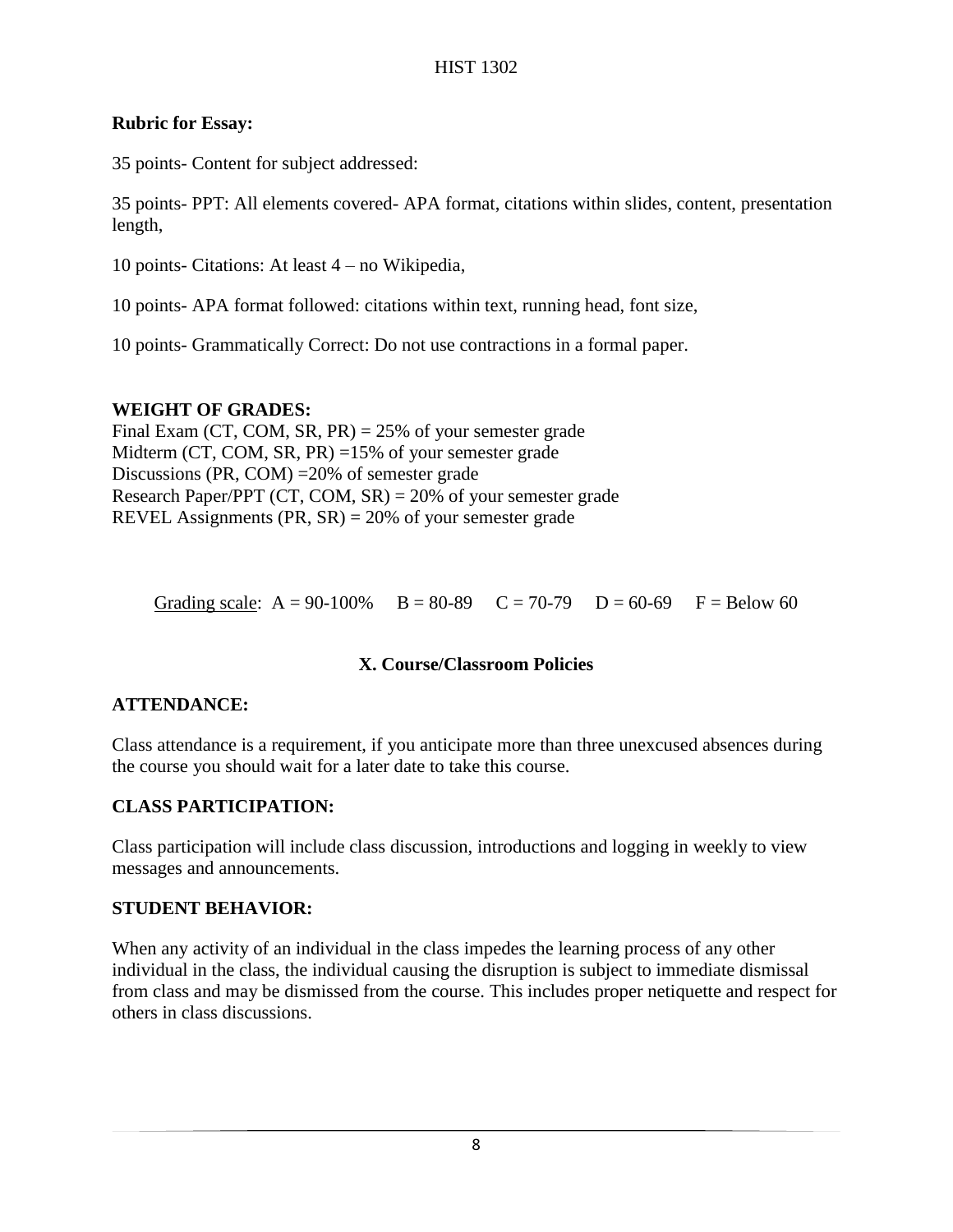### **COMMUNICATION:**

Please communicate with me via our Blackboard message board. I will respond asap, usually within 24 hours. In the subject line of any email that you send me, please indicate the content of the email. Then begin your message in the following manner:

Dear Dr. Johnson,

My name is \_\_\_\_\_\_\_\_ and I am in your History 1302 Class.

• Please allow me a 24-hour response time by email and only call or text in emergencies and respect the time frame of the hours of 7:30 am-7:30 pm only.

## **XI. Course Outline/Schedule**

| Date   | <b>Assignment</b>                                                                                                                     |
|--------|---------------------------------------------------------------------------------------------------------------------------------------|
| Week 1 | Introduction in Discussion Board of<br><b>Blackboard</b>                                                                              |
|        | <b>Select Research Topic in Discussion Board</b>                                                                                      |
| Week 2 | Read Chapters 17-19                                                                                                                   |
|        | Complete Chapter 17-19 REVEL<br>Assignments                                                                                           |
|        | Take Pre-Test                                                                                                                         |
|        | The lowest Discussion grade will be<br>substituted with the grade "100" if the<br>student took the Pre-Test prior to the<br>due date. |
| Week 3 | Discussion Board #1                                                                                                                   |
|        | (Chapters $17-19$ )                                                                                                                   |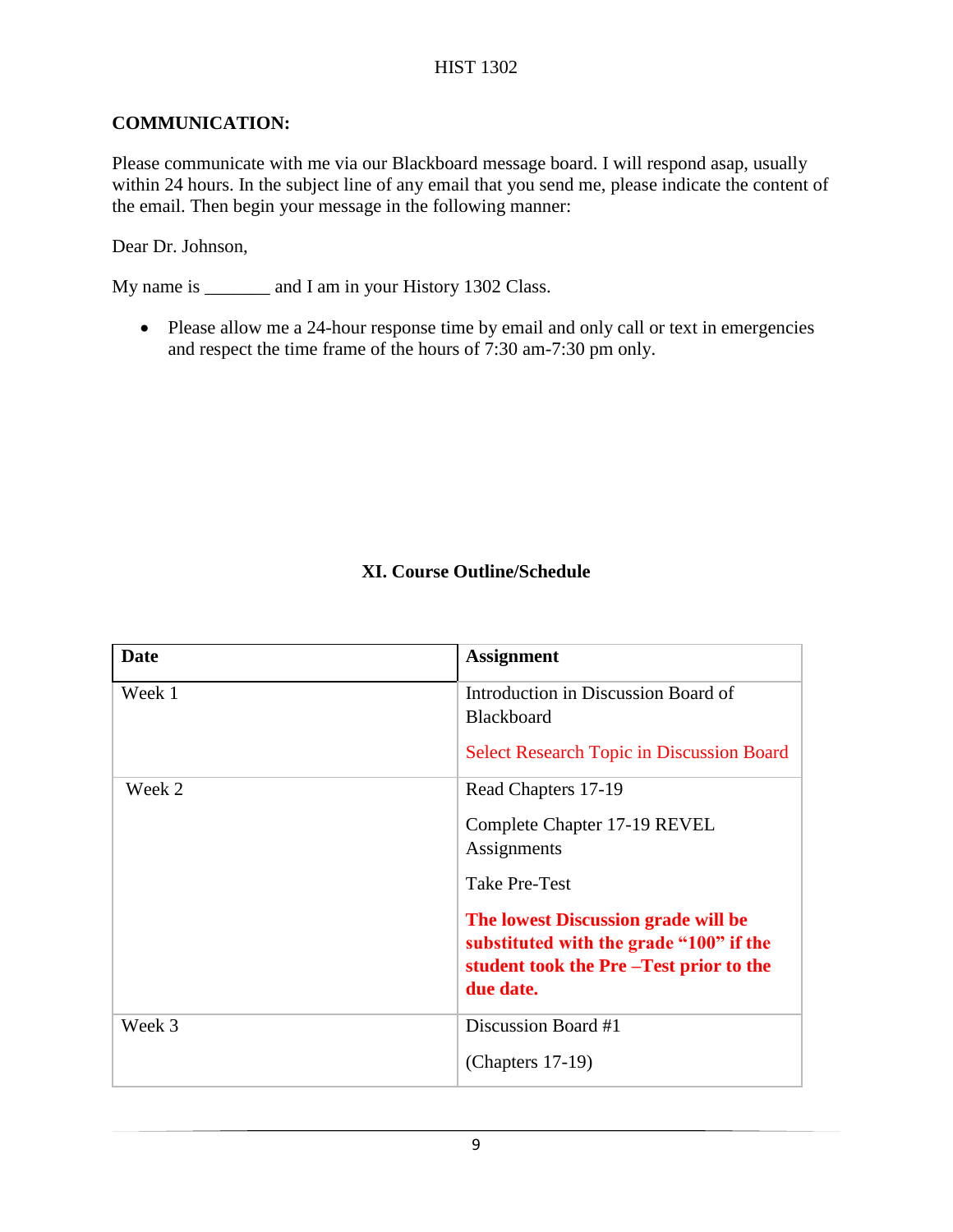|         | <b>Select Research Topic Select in Discussion</b><br><b>Board</b> |
|---------|-------------------------------------------------------------------|
| Week 4  | Read Chapters 20-21                                               |
|         | Complete Chapter 20-21 REVEL                                      |
|         | Assignments                                                       |
| Week 5  | Discussion Board #2                                               |
|         | (Chapters 20-21)                                                  |
| Week 6  | Read Chapters 22-23                                               |
|         | Complete Chapter 22-23 REVEL<br>Assignments                       |
| Week 7  | Discussion Board #3                                               |
|         | (Chapters 22-23)                                                  |
| Week 8  | Read Chapters 24-26                                               |
|         | Complete Chapter 24-26 REVEL<br>Assignments                       |
|         |                                                                   |
|         | <b>Midterm Exam Online</b>                                        |
|         | Discussion Board #4                                               |
| Week 9  | (Chapters 24-26)                                                  |
| Week 10 | Read Chapters 27-29                                               |
|         | Complete Chapter 27-29 REVEL<br>Assignments                       |
| Week 11 | Discussion Board #5                                               |
|         | (Chapters 27-29)                                                  |
| Week 13 | Discussion Board #6                                               |
|         | (Chapters 30-32)                                                  |
| Week 14 | Review for Final Exam/Discussion Board<br>#7 due                  |